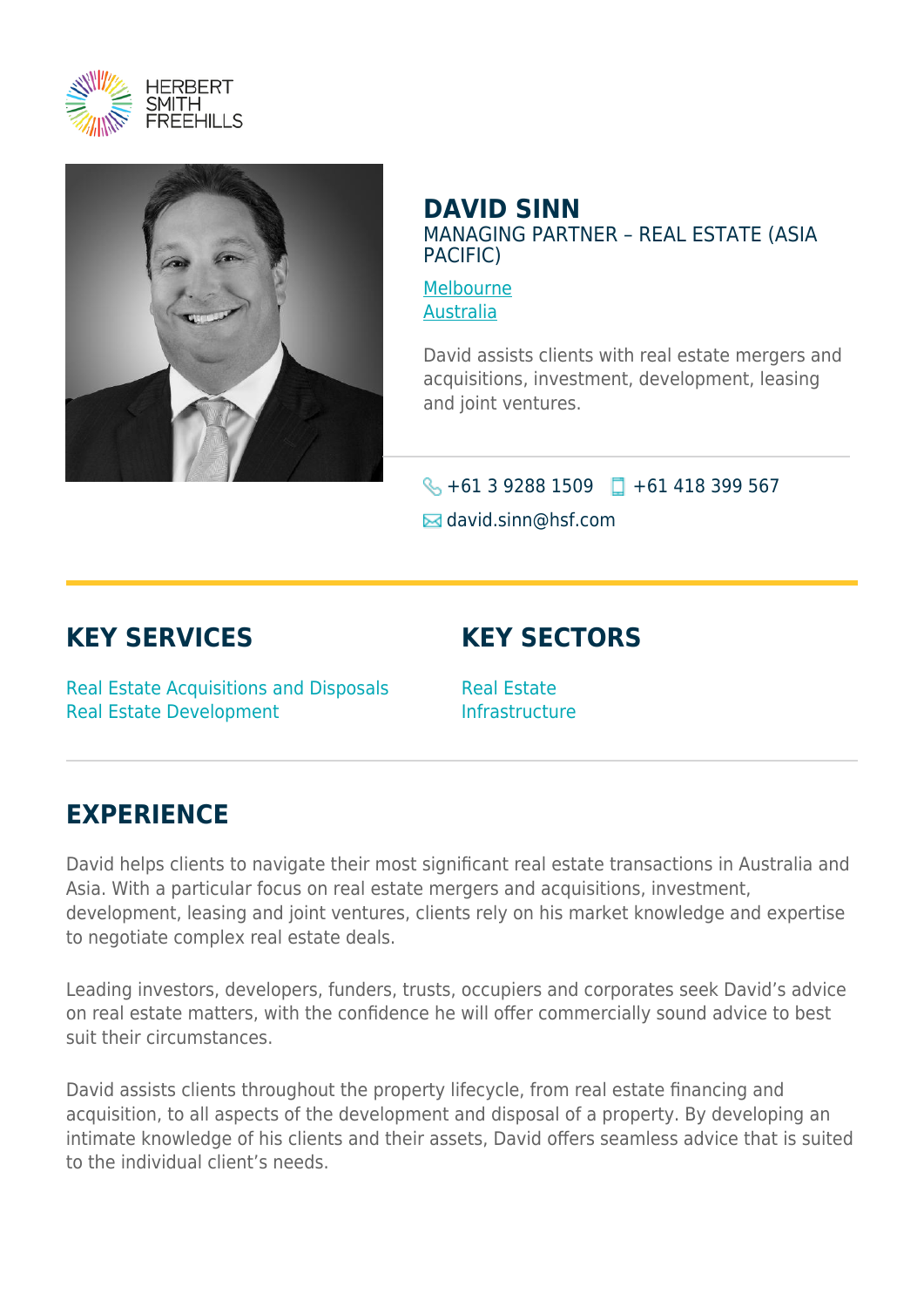David acts for clients on acquiring, developing and disposing of prime commercial, retail, residential and industrial sites and on complex large-scale regeneration, infrastructure and energy development projects. He also assists clients to establish appropriate structures for holding and developing various sites, including commercial office buildings, business parks, shopping centres and suburban developments.

Consistently regarded as a leading real estate lawyer in the market (Chambers Asia Pacific, Best Lawyers, Doyles), David also leads a team consistently ranked at the top of its game (Real Estate Band 1, Chambers Asia Pacific; Real Estate Tier 1, Legal 500).

Clients value David's industry knowledge and his approach to providing legal advice, described by clients as "world-class", "fantastic" and someone who has a "very in-depth knowledge of the market".

David's experience includes advising:

- Macquarie Group in relation to its unsolicited proposal to the NSW Government for a fully integrated station/over station development solution for the new Sydney Metro Martin Place Station – the first project of its kind to commence in Sydney's CBD
- Healthscope on the A\$4.4 billion sale of its business to Brookfield and the sale and leaseback of its property portfolio, consisting of 22 hospitals to NorthWest Healthcare and Medical Properties Trust
- Vicinity Centres on the portfolio sale of 10 shopping centres to SCA Property Group, and the sale of one asset to a private investor, with the total aggregate price for the assets approximately A\$631 million
- APG Asset Management N.V. on its acquisition of a 25% interest in Lendlease's Retirement Living business. The transaction covered all components of the Retirement Living business, including ownership of the established retirement village portfolio, the operating platform which manages the portfolio, the business's development capabilities and associated development pipeline
- linding Australia on the expansion of its development portfolio, comprising three separate broadacre subdivision purchases of sites at Armstrong Creek, Junction Village, and Wollert
- Rail Projects Victoria on all property aspects of the \$12 billion Melbourne Metro Tunnel Project, including land acquisition and compensation matters, access to land, statutory